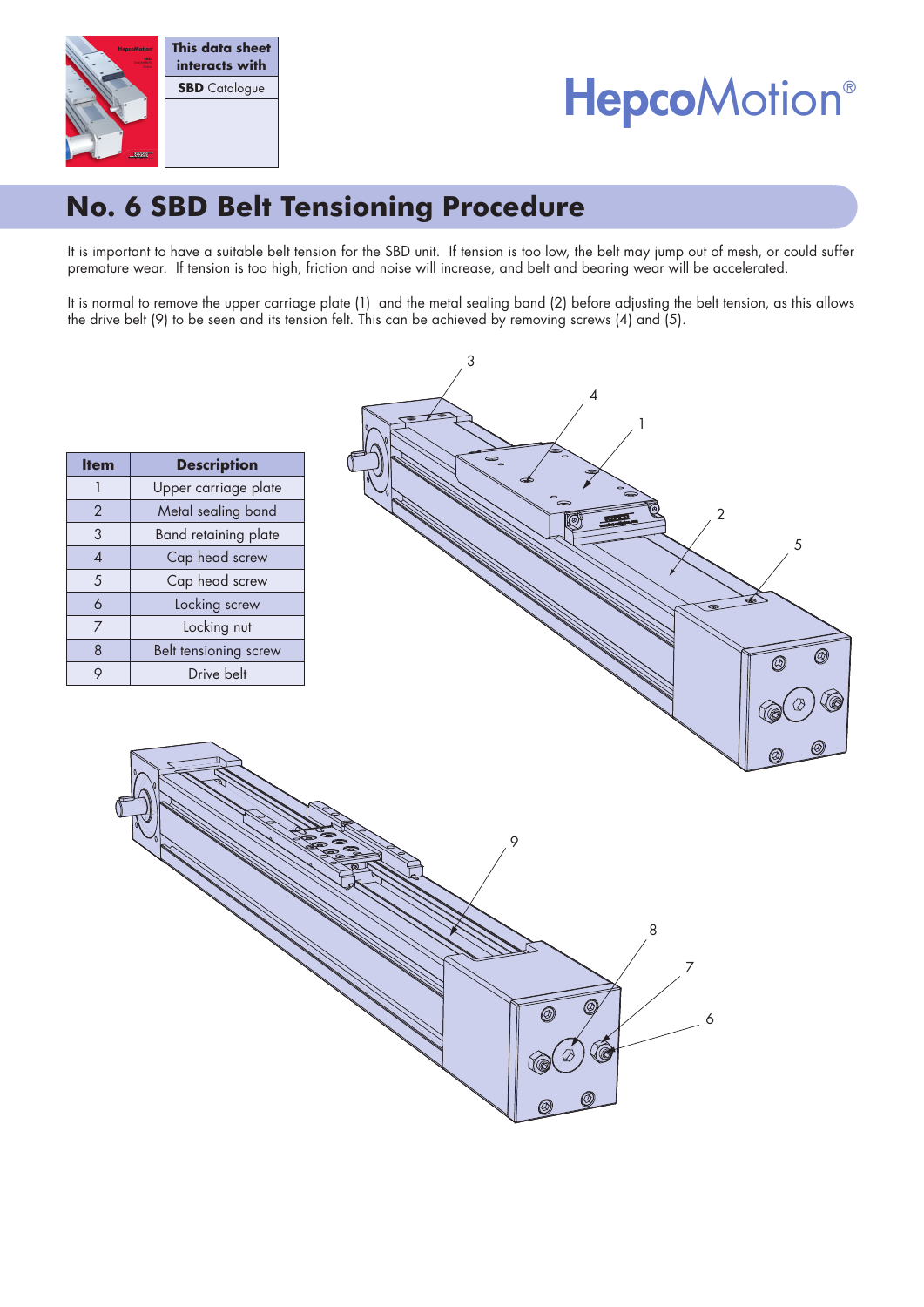### **SBD Belt Tensioning Procedure**

#### **Stage 1**

Undo the two locking nuts (7).

#### **Stage 2**

Loosen and back off the two locking screws (6).



#### **Stage 3**

Using a hexagon key, turn the belt tensioning screw (8) to adjust the tension in the belt. Turning the screw in a clockwise direction will cause the idle pulley assembly to slide inside the end box and increase belt tension. Turning the belt tensioning screw in an anti-clockwise direction will cause the idle pulley assembly to slide in the opposite direction and reduce belt tension.

If tensioning the belt ensure that the locking screws (6) are still loose, and have not come into contact with the idle pulley assembly.

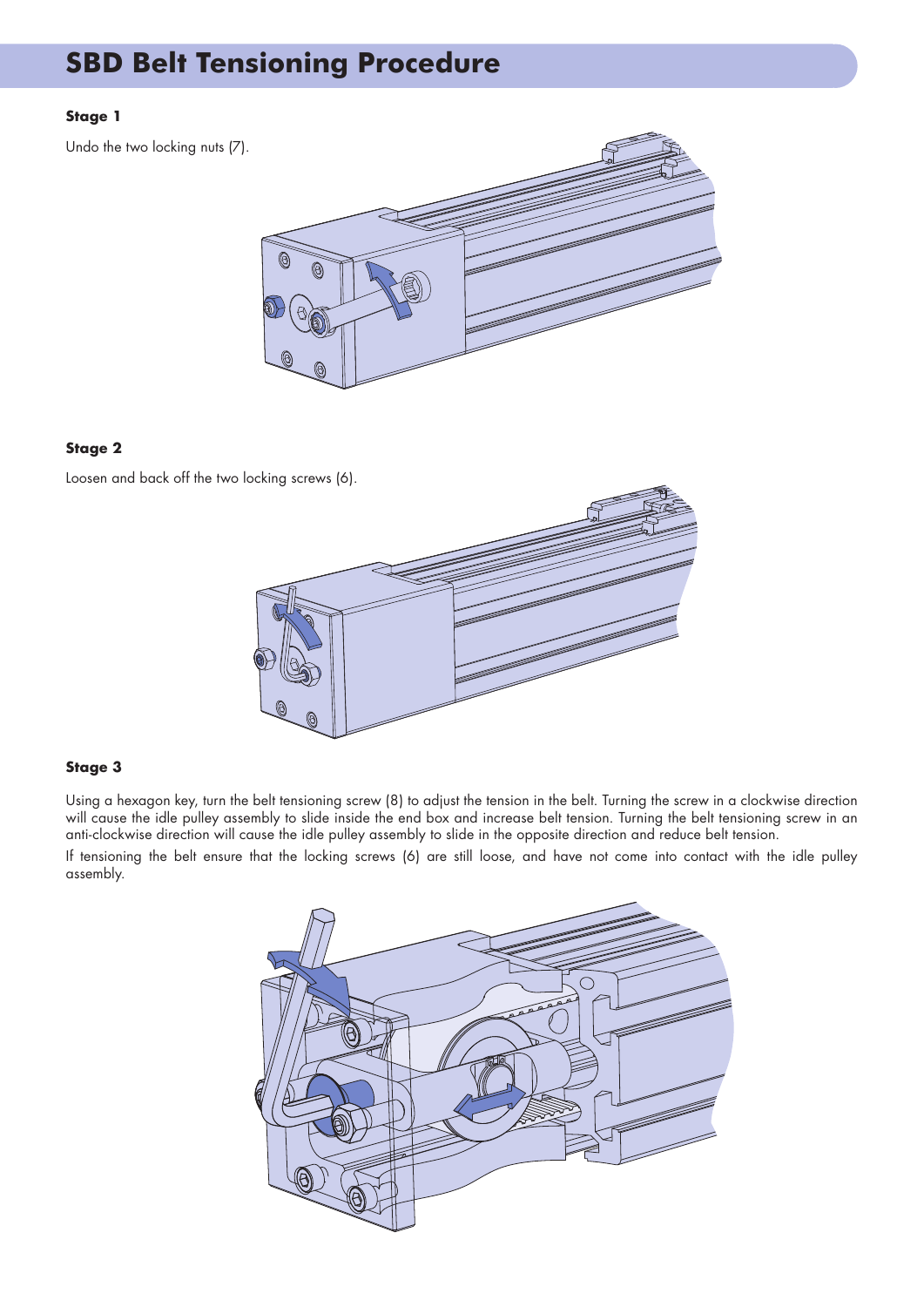### **SBD Belt Tensioning Procedure**

#### **Stage 4**

Using a suitable torque wrench and hexagon adaptor, apply the recommended torque for the unit size and length to the belt tensioning screw (8) this will apply the correct amount of tension to the belt. Recommended torque settings are given in the table below. Run the carriage the full length of the beam, check the torque setting again and adjust if necessary.



|                   | <b>Recommended Setting Torque</b> |          |        |         |                 | <b>Alternative Setting Torque*</b>                 |          |         |         |                        |
|-------------------|-----------------------------------|----------|--------|---------|-----------------|----------------------------------------------------|----------|---------|---------|------------------------|
|                   | <b>Belt Tensioning Screw (8)</b>  |          |        |         | Locking         | <b>Belt Tensioning Screw (8)</b><br>Unit length (m |          |         |         | Locking<br>Screw $(6)$ |
|                   | Unit length (m)                   |          |        |         | <b>Screw</b>    |                                                    |          |         |         |                        |
| Unit              | up to 2m                          | $2 - 3m$ | $3-6m$ | > 6m    | (6)             | up to 2m                                           | $2 - 3m$ | $3-6m$  | >6m     |                        |
| <b>SBD 20-80</b>  | 8N <sub>m</sub>                   | 10Nm     | 12Nm   | Contact | 8N <sub>m</sub> | 15Nm                                               | 20Nm     | 20Nm    | Contact | 10Nm                   |
| <b>SBD 30-100</b> | 30Nm                              | 35Nm     | 35Nm   | Hepco   | 12Nm            | 40Nm                                               | 45Nm     | $45$ Nm | Hepco   | 14Nm                   |

\*Alternative torque setting figures should be used for more demanding applications. Applications can vary greatly, please discuss details with Hepco to determine which figures should be used.

#### **Stage 5**

Using a suitable sized hexagon key, tighten the two locking screw (6) so that they just come in contact with the idle pulley assembly, alternate the adjustment between the two screws until tight. This ensures that the idle pulley assembly sits square and minimises the chances of belt tracking.



#### **Stage 6**

Using a suitable sized torque wrench and hexagon adaptor, apply the recommended torque to the two locking screws (6). This will ensure that the belt tensioning screw (8) can not come loose. Recommended torque settings are given in the table above.